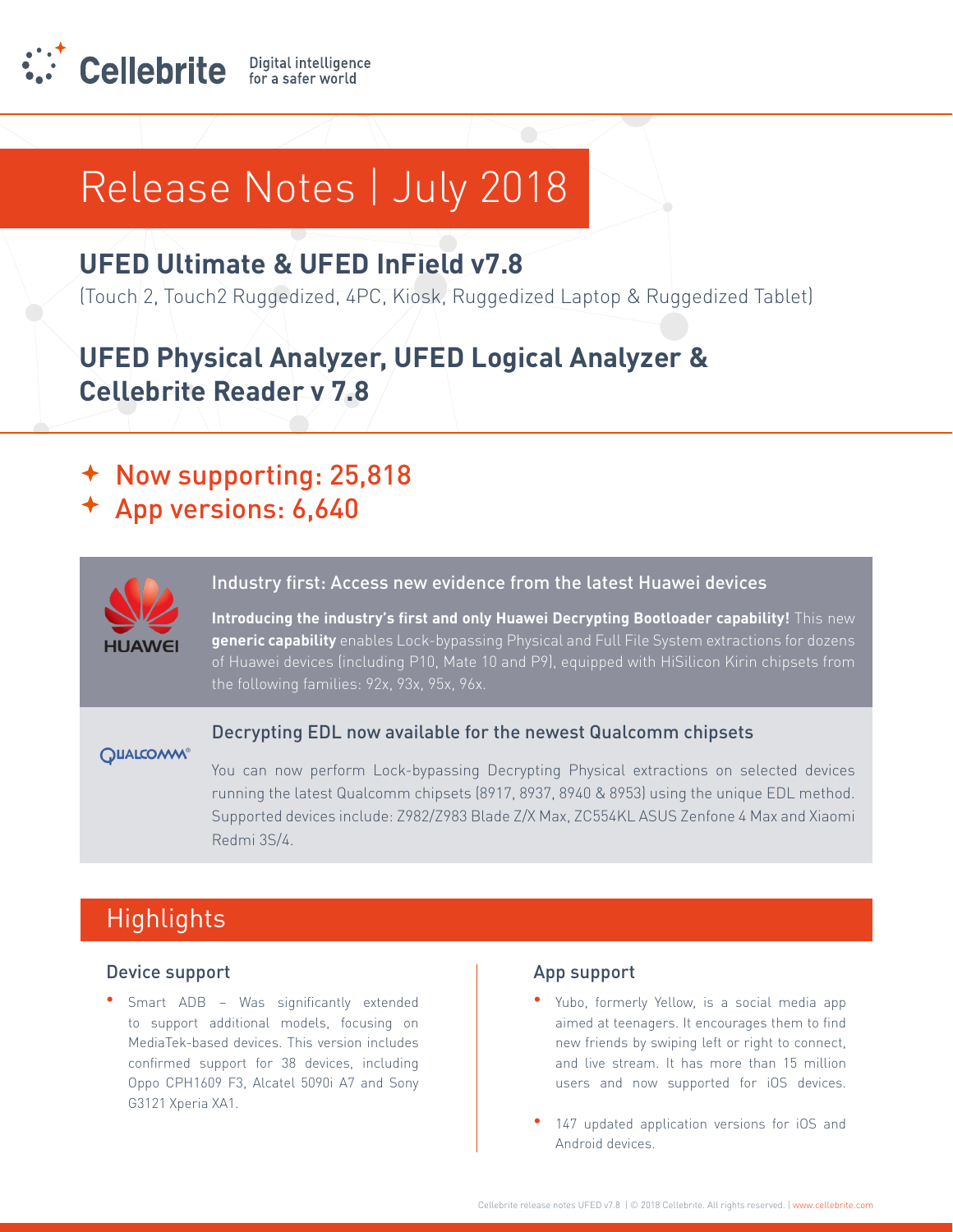| <b>Forensic Methods</b>                                                   | 7.8 | <b>Total</b> |
|---------------------------------------------------------------------------|-----|--------------|
| Logical extraction                                                        | 178 | 10,528       |
| Physical extraction*                                                      | 191 | 6,248        |
| File system extraction                                                    | 177 | 6,200        |
| Extract/disable user lock                                                 | 33  | 2,842        |
| <b>Total</b>                                                              | 579 | 25,818       |
| *The number of unique mobile devices with passcode capabilities is 4,826. |     |              |

### **Solved Issues**

- A decoding issue for the Hangouts app version 24.0.182154523 for Android devices.
- Decoding of Google Takeout in Norwegian.
- A decoding issue for the Surespot app during the brute force process.

### iOS

| <b>Application</b> |                                   | Type   | <b>Decoding Feature</b>         |
|--------------------|-----------------------------------|--------|---------------------------------|
|                    | Yubo - Live video with<br>friends | Social | Contacts, chats and media files |

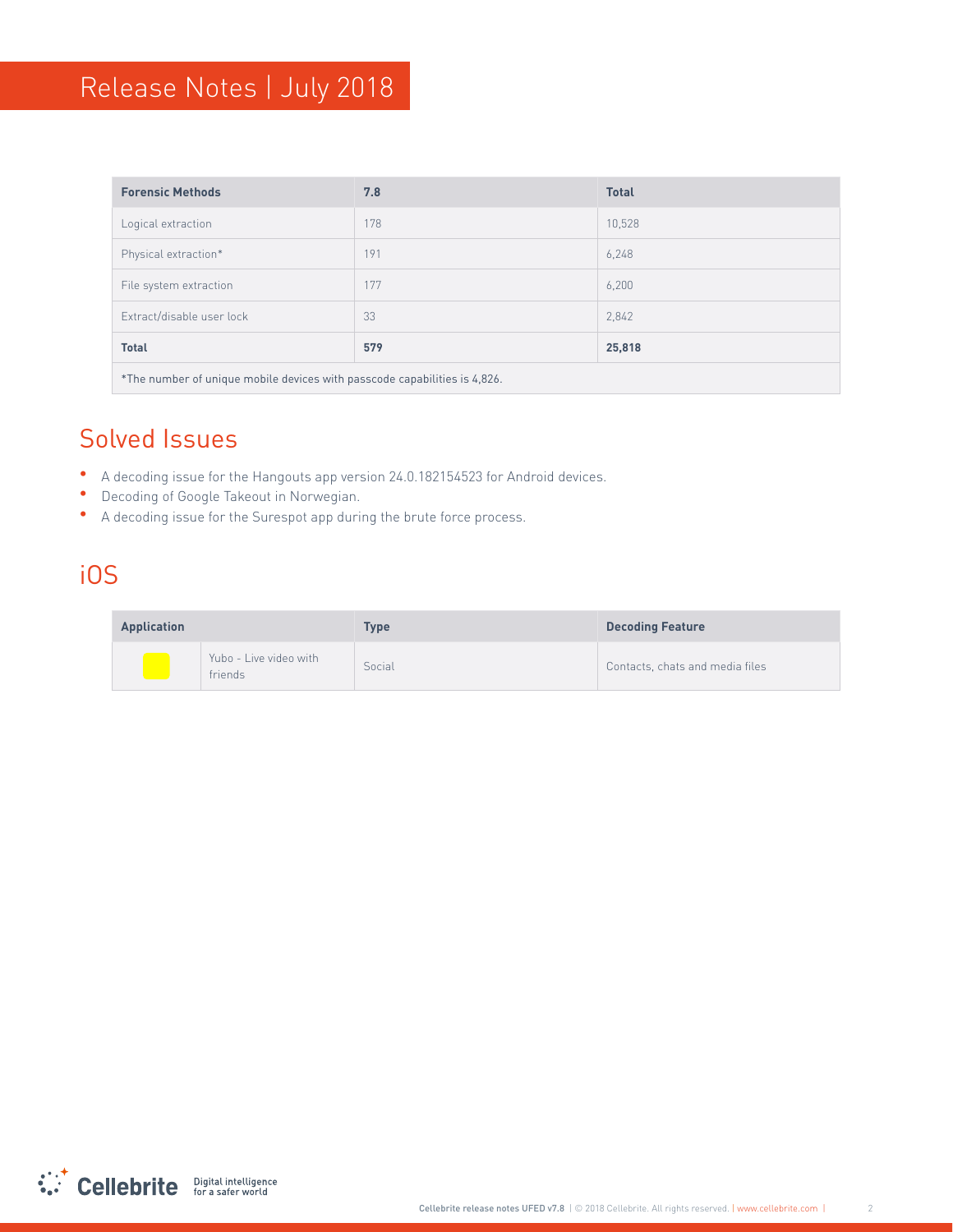## iOS: New and updated apps

| 1 new app & 73 updated apps |              |                        |           |
|-----------------------------|--------------|------------------------|-----------|
| Aliwangwang                 | 4.6.6        | Instagram              | 51.0      |
| Any.DO                      | 4.20         | InstaMessage           | 2.8.9     |
| <b>ASKfm</b>                | 4.19.2       | <b>Kakao Story</b>     | 5.1.0     |
| Booking.com                 | 17.1.1       | KakaoTalk              | 7.2.3     |
| Chrome                      | 67.0.3396.87 | Keeper                 | 12.0.1    |
| Ctrip (Chinese)             | 7.13.2       | KeepSafe               | 8.12.0    |
| DJI GO                      | 3.1.42       | Kik Messenger          | 14.0.0    |
| <b>DJI GO 4</b>             | 4.2.22       | <b>LINE</b>            | 8.8.0     |
| Dropbox                     | 102.2        | LinkedIn               | 9.1.87    |
| Facebook                    | 178.0        | Mail.Ru                | 9.6.1     |
| <b>Facebook Messenger</b>   | 172.0        | MeetMe                 | 12.12.0   |
| Fitbit                      | 2.52         | MobileVOIP Cheap Calls | 2.0.2     |
| Flipboard                   | 4.2.12       | Momo                   | 8.8.2     |
| Foursquare                  | 11.8         | Musical.ly             | 7.5.1     |
| <b>Garmin Connect</b>       | 4.8          | Navitel Navigator      | 9.9.459   |
| Glide                       | 6.3.7        | Nike+ Run Club         | 5.16.2    |
| Gmail                       | 5.0.180603   | OkCupid                | 10.19.1   |
| Google App                  | 52.2         | <b>One Drive</b>       | 10.21     |
| Google Docs                 | 1.2018.24202 | Pinterest              | 6.59      |
| Google Drive                | 4.2018.24203 | QQ Browser             | 8.5.1     |
| Google Duo                  | 36.0         | Runtastic              | 8.6.1     |
| Google Maps                 | 4.53         | SayHi                  | 7.0.4     |
| Google+                     | 6.37.0       | Skout                  | 5.7.1     |
| Grindr                      | 3.30.0       | Skype                  | 8.24      |
| GroupMe                     | 5.21.0       | Snapchat               | 10.35.1.1 |
| Hot or Not                  | 5.67.1       | Swarm                  | 5.8.1     |
| Hushed                      | 4.4.1        | Taxify                 | Cl.3.44   |
| Inbox                       | 1.3.180603   | Telegram Messenger     | 4.8.3     |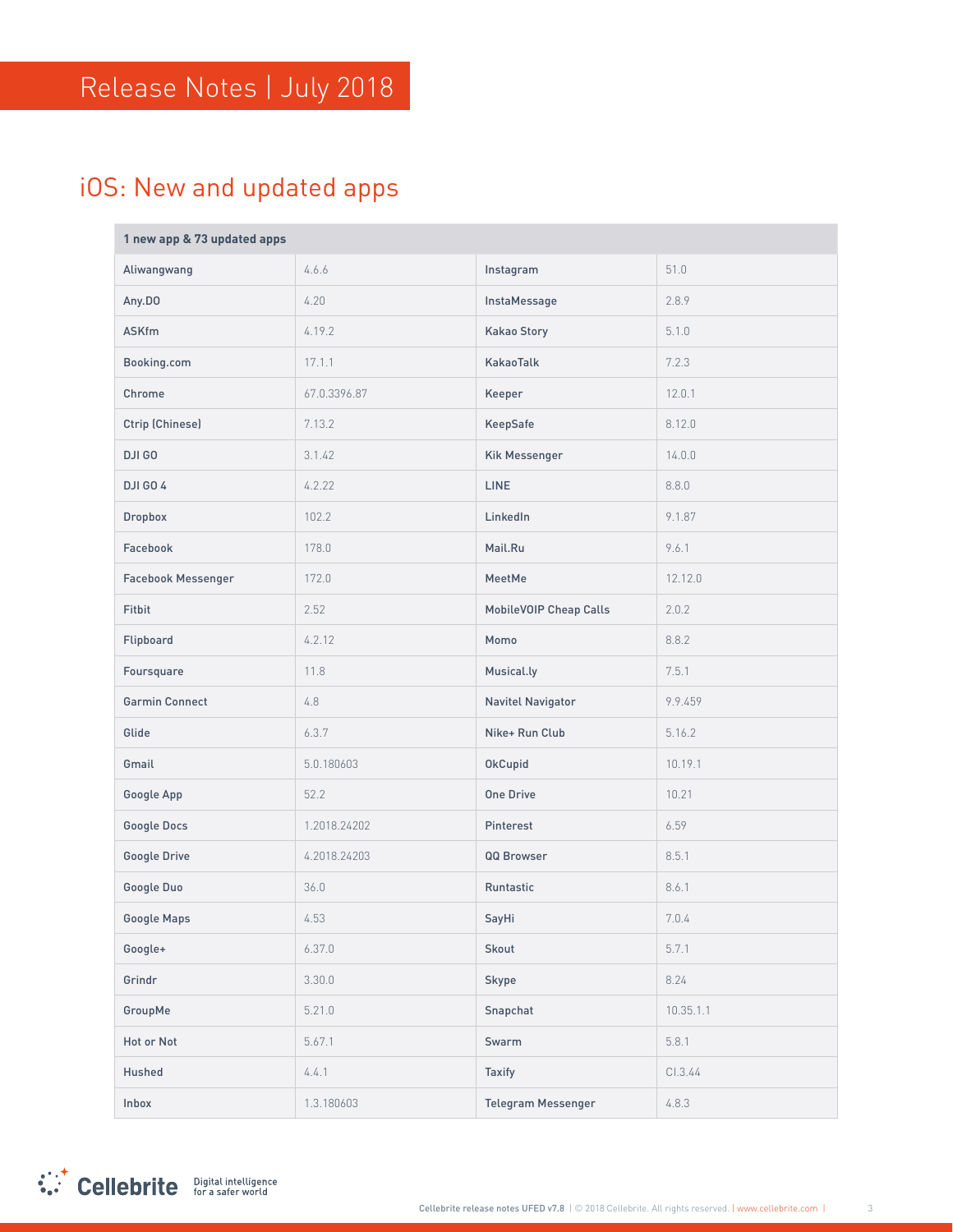| <b>Text Free Ultra Texting</b> | 11.19       | Vkontakte             | 4.5.1     |
|--------------------------------|-------------|-----------------------|-----------|
| <b>Text Now</b>                | 8.29.0      | Voxer                 | 3.21.24   |
| textPlus                       | 7.3.0       | Waze                  | 4.40      |
| Threema                        | 3.0.9       | WeChat                | 6.7.0     |
| TigerText                      | 7.7         | Weibo                 | 8.6.3     |
| Tinder                         | 9.3.0       | WhatsApp              | 2.18.70   |
| Twitter                        | 7.26.1      | Whisper               | 8.10.1    |
| Uber                           | 3.305.10004 | <b>Yandex Browser</b> | 18.6.2.54 |
| Viber                          | 9.1.0       | Yubo                  | 12.0.5    |

## Android: New and updated apps

| 74 updated apps            |                         |                         |                            |
|----------------------------|-------------------------|-------------------------|----------------------------|
| Any.DO                     | 4.9.6.4                 | Google Calendar         | 5.8.38-200532405-release   |
| AppLock                    | 2.6.8                   | <b>Google Docs</b>      | 1.18.232.02.45             |
| <b>ASKfm</b>               | 4.19.1                  | <b>Google Drive</b>     | 2.18.252.01.45             |
| <b>BBM</b>                 | 3.3.15.225              | Google Duo              | 34.5.200456356.DR34.3 RC12 |
| Booking.com                | 15.4.6                  | <b>Google Maps</b>      | 9.80.2                     |
| Chrome                     | 67.0.3396.87            | <b>Google Photos</b>    | 3.23.1.202220783           |
| <b>CM Security Browser</b> | 5.22.17.0011            | <b>Google Translate</b> | 5.21.0.RC04.202358723      |
| DJI GO                     | 3.1.42                  | Google+                 | 10.9.0.201565063           |
| <b>DJI GO 4</b>            | 4.2.20                  | Grindr                  | 3.28.1                     |
| <b>Dropbox</b>             | 100.2.2                 | GroupMe                 | 5.24.5                     |
| Expedia                    | 18.26.0                 | Hot or Not              | 5.70.0                     |
| Facebook                   | 178.0.0.57.86           | Instagram               | 51.0.0.20.85               |
| <b>Facebook Messenger</b>  | 172.0.0.34.830          | <b>Kakao Story</b>      | 5.1.0                      |
| Firefox                    | 61.0                    | KeepSafe                | 9.11.2                     |
| Fitbit                     | 2.73                    | <b>Kik Messenger</b>    | 14.0.0.11130               |
| Flipboard                  | 4.1.23                  | <b>LINE</b>             | 8.9.1                      |
| Gmail                      | 8.6.3.200445973.release | LinkedIn                | 4.1.191                    |
| Go SMS Pro                 | 7.69                    | <b>LOCX Applock</b>     | 2.3.1.057                  |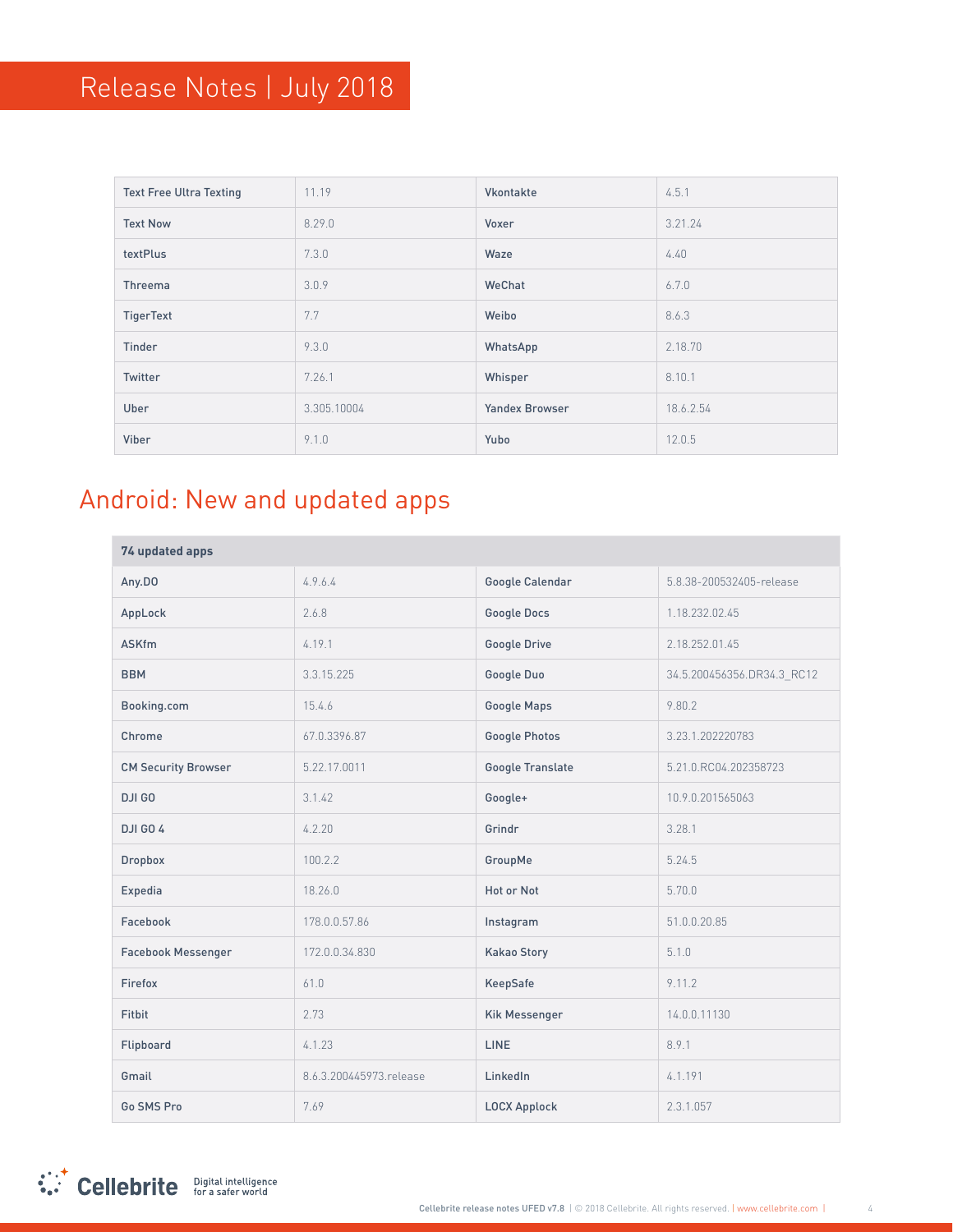| Mail.Ru                   | 7.1.0.24685      | textPlus           | 7.3.0         |
|---------------------------|------------------|--------------------|---------------|
| Mappy                     | 6.1826.16126     | Tinder             | 9.2.0         |
| My Tracks                 | 3.8.2            | Tumblr             | 11.1.0.00     |
| <b>OkCupid</b>            | 11.6.0           | Twitter            | 7.51.0        |
| <b>One Drive</b>          | 5.12             | Uber               | 4.216.10003   |
| Opera Mini                | 35.1.2254.128344 | <b>UC Browser</b>  | 12.8.0.1120   |
| Outlook.com               | 2.2.181          | Verizon Messages   | 6.6.6         |
| Pokemon GO                | 0.107.1          | Viber              | 9.1.1.1       |
| Private Zone - AppLock    | 4.8.5            | Voxer              | 3.18.17.21012 |
| QQ Browser                | 8.5.1.4225       | Waze               | 4.40.0.4      |
| Runtastic                 | 8.6.2            | WeChat             | 6.6.7         |
| Scruff                    | 5.5035           | Weibo              | 8.6.3         |
| Skout                     | 5.7.1            | WhatsApp           | 2.18.191      |
| Skype                     | 8.24.0.2         | Whisper            | 9.16.2        |
| Snapchat                  | 10.35.5.0        | Yahoo Search       | 5.0.3         |
| Swarm                     | 5.8              | Yandex Browser     | 18.4.1.529    |
| Sygic                     | 17.4.8           | <b>Yandex Mail</b> | 4.3.0         |
| <b>Telegram Messenger</b> | 4.8.10           | Zalo               | 18.06.01      |
| Text Me Up                | 3.12.9           |                    |               |
| <b>Text Now</b>           | 5.61.0           |                    |               |

## **Phone List**

| Lock-bypassing Physical and Full File System extractions for 39 of Huawei devices |                                                                                                                                                                                                                                                                                                                                                                                                                                                                                                                                                                                                                                                                                                                                                           |  |
|-----------------------------------------------------------------------------------|-----------------------------------------------------------------------------------------------------------------------------------------------------------------------------------------------------------------------------------------------------------------------------------------------------------------------------------------------------------------------------------------------------------------------------------------------------------------------------------------------------------------------------------------------------------------------------------------------------------------------------------------------------------------------------------------------------------------------------------------------------------|--|
| Huawei                                                                            | CAM-UL00 Honor 5A, BLN-L21 Honor 6X, NEM-L21 Honor 5C, NEM-L51 Honor 5C, NEM-TL00<br>Honor 5C, CAM-L21 Honor 5A, BAC-AL00 Nova 2 Plus, PIC-AL00 Nova 2, BLN-L24 Honor 6X, BND-<br>AL10 Honor Changwan 7X, PRA-LX1 P8 Lite 2017, VNS-DL00 G9 Dual, KNT-AL10 Honor V8, EVA-L19<br>P9, ALE-L21 P8 Lite, VNS-L22 P9 lite, MHA-L29 Mate 9, NMO-L31 GR5 Mini/GT3, VNS-L31 Huawei<br>P9 Lite, WAS-AL00 Nova Lite, WAS-LX1A Huawei P10 Lite, EVA-L09 P9, VTR-AL00 P10, FRD-L14<br>Honor 8, PRA-AL00 Honor 8, DUK-L09 Honor 8 Pro, DUK-AL20 Honor V9, LON-L29 Mate 9 Pro,<br>MHA-AL00 Mate 9, VIE-L29 P9 Plus, VTR-L29 P10, STF-AL10 Honor 9, STF-AL00 Honor 9, VKY-L29<br>P10 Plus, EDI-AL10 Honor Note 8, EVA-AL00 P9, EVA-CL00 P9, EVA-AL10 P9, RNE-L02 Nova 2i |  |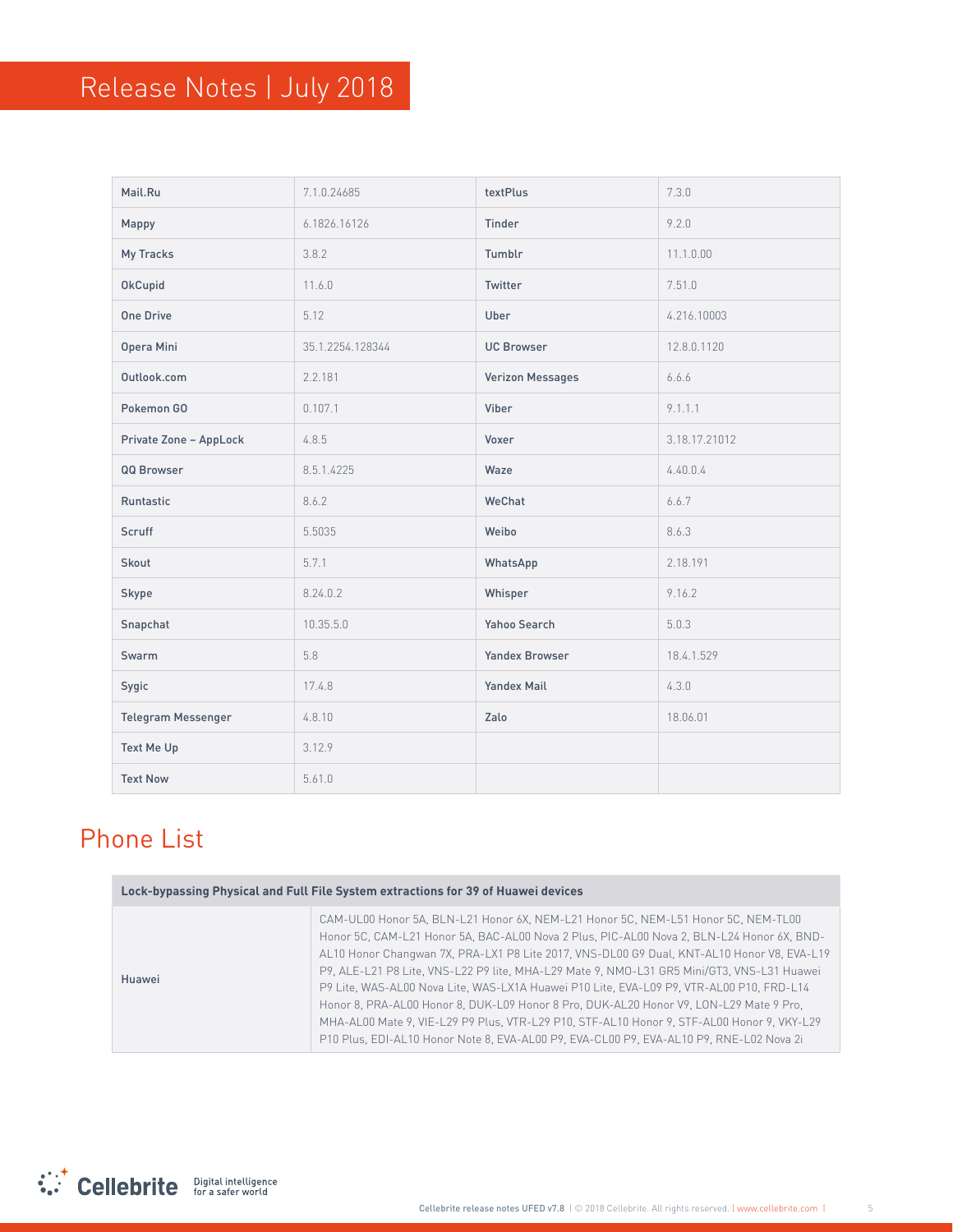#### Lock-bypassing Decrypting Physical extractions on 38 devices running the latest Qualcomm chipsets **(8953 & 8940 8937, 8917,)**

| Asus            | X00ID ZC554KL ZenFone 4 Max 5.5                                      |
|-----------------|----------------------------------------------------------------------|
| <b>BLU</b>      | T470 Life One X2 Mini                                                |
| <b>BQ</b>       | Aguaris V, Aguaris X, Aguaris X Pro                                  |
| Coolpad         | 3632A Catalyst                                                       |
| Lenovo          | K33a48 K6, K33B36 Vibe K6                                            |
| Motorola CDMA   | XT1765 Moto E, XT1768 Moto E, XT1775 Moto E4 Plus,                   |
| Motorola GSM    | XT1802 Moto G5S Plus                                                 |
| Nokia GSM       | TA-1025 Nokia 6, TA-1000 Nokia 6, TA-1003 Nokia 6, TA-1053 Nokia 5   |
| <b>VIVO</b>     | Y66, PD1621B Y66i A                                                  |
| Xiaomi          | Redmi 3S, Redmi 4                                                    |
| <b>ZTE GSM</b>  | NX551J Nubia M2, Z956 Grand X 4, Z982 Blade Z Max, Z983 Blade X Max, |
| <b>ZTE CDMA</b> | 7986U Blade Max 3                                                    |

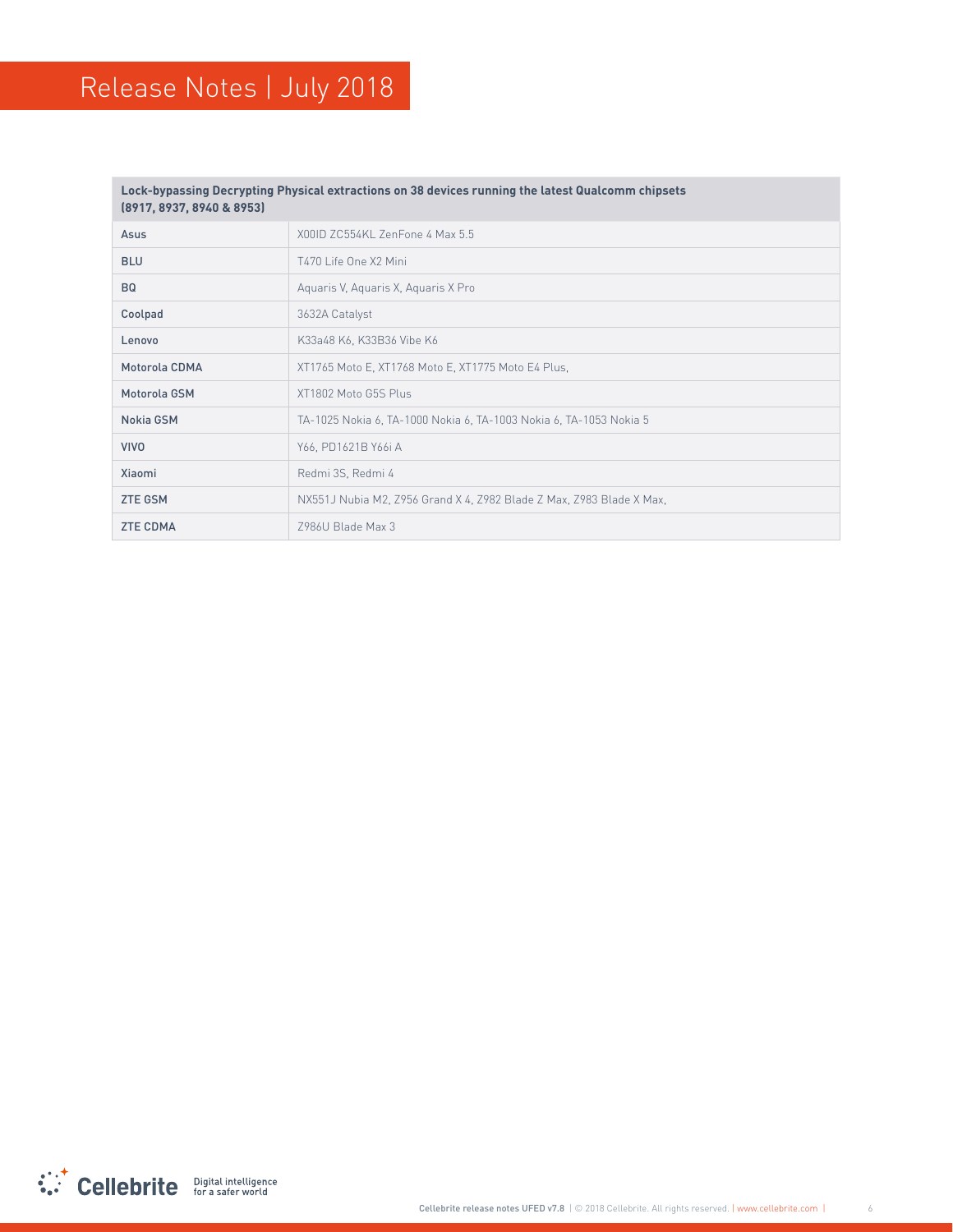#### **Physical extraction while bypassing lock**

| 86 newly supported devices    |                                                                                                                                                                                                                                                                                                                                                                                        |
|-------------------------------|----------------------------------------------------------------------------------------------------------------------------------------------------------------------------------------------------------------------------------------------------------------------------------------------------------------------------------------------------------------------------------------|
| Alcatel                       | 4047D U5, 6039S One Touch Idol 3 4.7                                                                                                                                                                                                                                                                                                                                                   |
| Asus                          | X00AD ZenFone Go, X008DC Zenfone 3 Max, X00ID ZC554KL ZenFone 4 Max 5.5                                                                                                                                                                                                                                                                                                                |
| <b>BLU</b>                    | R1 Plus, T470 Life One X2 Mini                                                                                                                                                                                                                                                                                                                                                         |
| <b>BQ</b>                     | Aquaris V, Aquaris X Pro, Aquaris X                                                                                                                                                                                                                                                                                                                                                    |
| <b>Bluboo</b>                 | D1 3G Smartphone 5.0                                                                                                                                                                                                                                                                                                                                                                   |
| <b>Chinese Android phones</b> | Aoson M73T                                                                                                                                                                                                                                                                                                                                                                             |
| Chinese phones                | Sonica M2, Bontel V2, LOGOS 222, Fake Samsung C5212, Argom E550 Tech, NGM E506 Plus, UHANS<br>A101S, UHANS A101S, Blackview A8 Max, SOYES 6S Mini iPhone 6S                                                                                                                                                                                                                            |
| Coolpad                       | 3632A Catalyst                                                                                                                                                                                                                                                                                                                                                                         |
| Gionee                        | GN137                                                                                                                                                                                                                                                                                                                                                                                  |
| Huawei                        | BLN-L21 Honor 6X, LYO-L21 Y6 II Compact, NEM-L51 Honor 5C, KNT-AL10 Honor V8, CAM-UL00 Honor<br>5A, NEM-L21 Honor 5C, NEM-TL00 Honor 5C, CAM-L21 Honor 5A, BLN-L24 Honor 6X, VNS-DL00 G9<br>Dual, EVA-L19 P9, VNS-L22 P9 lite, VNS-L31 Huawei P9 Lite, EVA-L09 P9, FRD-L14 Honor 8, VIE-L29 P9<br>Plus, VKY-L29 P10 Plus, EDI-AL10 Honor Note 8, EVA-AL00 P9, EVA-CL00 P9, EVA-AL10 P9 |
| Lenovo                        | S960 Vibe X, Z2131 ZUK Z2, A6020a40 Vibe K5, TB2-X30F Tab 2 A10-30, K33B36 Vibe K6, K33a48 K6                                                                                                                                                                                                                                                                                          |
| LG GSM                        | M160 K4 2017, K430Y K10, K210 X Power, M153 Fortune LTE, LGL53BL X Style, LGL58VL Rebel 2                                                                                                                                                                                                                                                                                              |
| Maxwest                       | X55 Astro                                                                                                                                                                                                                                                                                                                                                                              |
| Meizu                         | M A5 Meilan, M5s Meilan                                                                                                                                                                                                                                                                                                                                                                |
| <b>Micromax</b>               | Q412 Canvas Fire 4G Plus, A121 Canvas Elanza 2                                                                                                                                                                                                                                                                                                                                         |
| Motorola GSM                  | XT1723 Moto C Plus, XT1771 Moto E4 Plus                                                                                                                                                                                                                                                                                                                                                |
| Nokia GSM                     | TA-1010, TA-1003 Nokia 6, TA-1000 Nokia 6, TA-1025 Nokia 6, TA-1053 Nokia 5                                                                                                                                                                                                                                                                                                            |
| Samsung GSM                   | SC-05G (Galaxy S6), SM-G9308 Galaxy S7 Duos                                                                                                                                                                                                                                                                                                                                            |
| <b>TCL</b>                    | S950T Idol X                                                                                                                                                                                                                                                                                                                                                                           |
| <b>Tablets</b>                | Lenovo TB2-X30F Tab 2 A10-30, Samsung GT-P3113TS Galaxy Tab 2 7.0                                                                                                                                                                                                                                                                                                                      |
| <b>Tecno</b>                  | W <sub>2</sub>                                                                                                                                                                                                                                                                                                                                                                         |
| <b>VIVO</b>                   | X5Max S, PD1621B Y66i A                                                                                                                                                                                                                                                                                                                                                                |
| Xiaomi                        | Redmi 3S, Redmi 4                                                                                                                                                                                                                                                                                                                                                                      |
| <b>ZTE CDMA</b>               | Z986U Blade Max 3                                                                                                                                                                                                                                                                                                                                                                      |
| <b>ZTE GSM</b>                | NX551J Nubia M2, Z813 Overture 2, Z719DL Zmax One, Z723EL, Z983 Blade X Max, Blade A475, Z956<br>Grand X4                                                                                                                                                                                                                                                                              |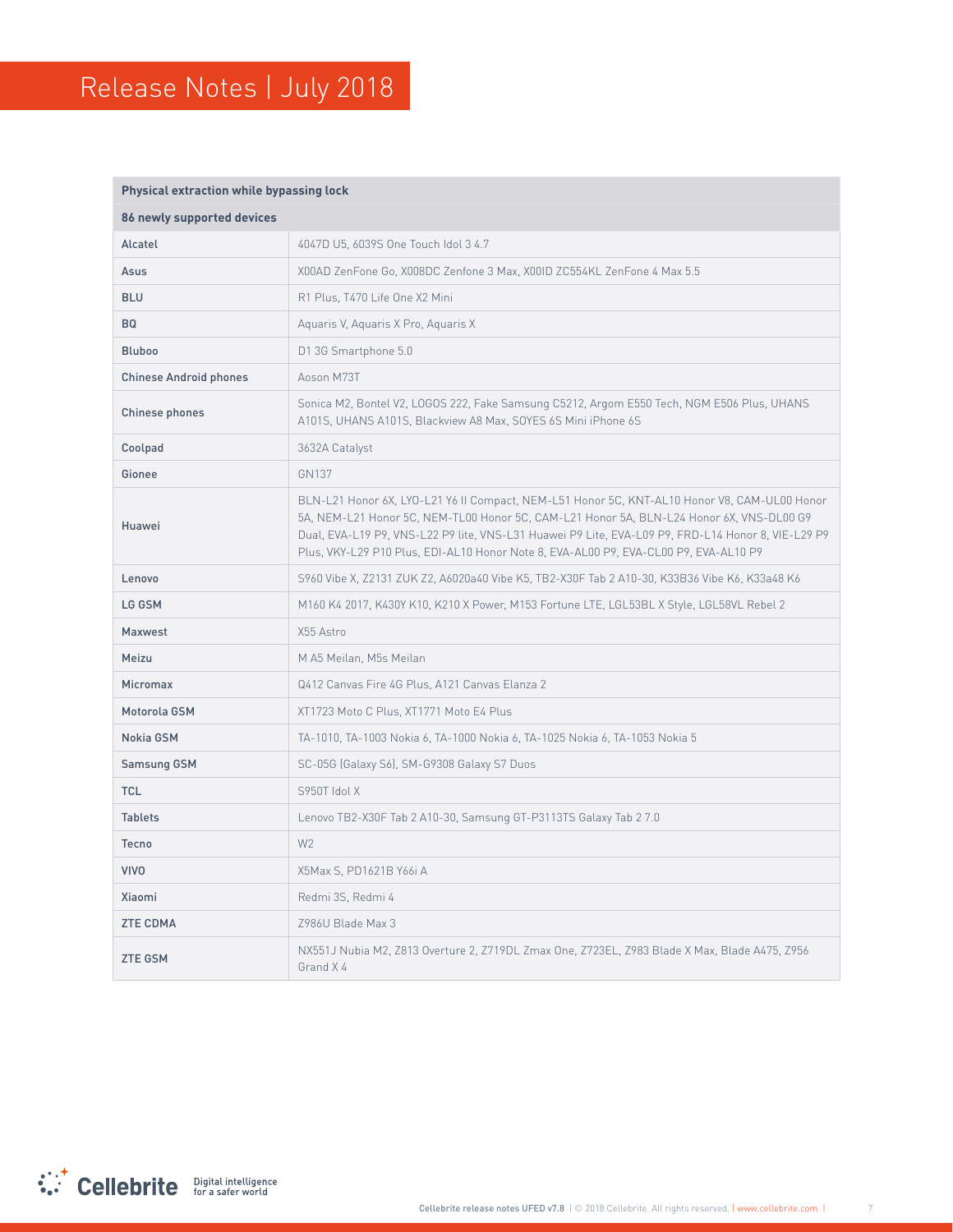#### **Physical extraction**

| 191 newly supported devices                                           |                                                                                                                                                                                                                                                                 |  |
|-----------------------------------------------------------------------|-----------------------------------------------------------------------------------------------------------------------------------------------------------------------------------------------------------------------------------------------------------------|--|
| *Physical extraction is available only if the device has been rooted. |                                                                                                                                                                                                                                                                 |  |
| Alcatel                                                               | 316A One Touch, 4047D U5, 5080X One Touch Shine Lite*, 5044D U5*, 5044T U5*, 5049W Revvl, 5090i<br>A7*, 6039S One Touch Idol 3 4.7, 6058D One Touch Idol 5*, 6062W*                                                                                             |  |
| <b>Allview</b>                                                        | X4 Soul*                                                                                                                                                                                                                                                        |  |
| Asus                                                                  | P01Z Zenpad*, X00AD ZenFone Go, ZB501KL A007 ZenFone Live*, X008DC Zenfone 3 Max, X00ID<br>ZC554KL ZenFone 4 Max 5.5, ME175CG Fonepad 7 K00Z*, Asus Z00XS ZenFone Zoom*, P028 ZenPad<br>10*, Z01KD ZenFone 4*                                                   |  |
| <b>BLU</b>                                                            | R1 Plus, Vivo 5 Mini*                                                                                                                                                                                                                                           |  |
| <b>BQ</b>                                                             | Aquaris V, Aquaris X Pro, Aquaris X                                                                                                                                                                                                                             |  |
| <b>Bluboo</b>                                                         | D1 3G Smartphone 5.0                                                                                                                                                                                                                                            |  |
| <b>Bmobile</b>                                                        | AX820*                                                                                                                                                                                                                                                          |  |
| Chinese phones                                                        | Sonica M2, Positivo P20, NP-11 EasyPhone 3G, Slider W60i, Bontel V2, LOGOS 222, NGM Argo, VKworld<br>V3 Plus, Fake Samsung C5212, Online X45, Online X46, Uniwa V708                                                                                            |  |
| <b>Chinese Android phones</b>                                         | OUKITEL U16 Max*, Argom E550 Tech, Itel A11*, NGM E506 Plus, Alba 8in*, Essential PH-1*, Razer<br>Phone RZ35-0215*, UHANS A101S, Budget Mobile X401*, Unihertz Jelly Pro*, Blackview A8 Max, SOYES<br>6S Mini iPhone 6S                                         |  |
| Coolpad                                                               | Y72-921 Fengshang Mini, E503 Fancy 3*, YuLong C3701A Revvl Plus*                                                                                                                                                                                                |  |
| Crosscall                                                             | Action-X3*                                                                                                                                                                                                                                                      |  |
| Doro                                                                  | 6030 PhoneEasy, PhoneEasy 530X, 8035*                                                                                                                                                                                                                           |  |
| Gionee                                                                | M7*, S10*, GN137                                                                                                                                                                                                                                                |  |
| <b>HTC</b>                                                            | HTL21 J Butterfly                                                                                                                                                                                                                                               |  |
| Hisense                                                               | STARACTIVE 2*                                                                                                                                                                                                                                                   |  |
| Huawei                                                                | ATU-L21 Y6 2018*, BLN-L21 Honor 6X, LYO-L21 Y6 II Compact, NEM-L51 Honor 5C, EML-L29 P20*,<br>VTR-L09 P10*, KNT-AL10 Honor V8, LLD-L31 Honor 9 Lite*, BKL-L09 Honor View 10*, M865C, CAZ-<br>AL10 Nova*, DLI-L42 Honor 6A*, DLI-L22 Honor 6A*, TRT-LX2 Y7 2017* |  |
| I-Mobile                                                              | Hitz 18 TV, Hitz 20, I-STYLE 2                                                                                                                                                                                                                                  |  |
| Kyocera                                                               | KYV32 (BASIO)*, KYY24 Torque                                                                                                                                                                                                                                    |  |
| Lava                                                                  | A48                                                                                                                                                                                                                                                             |  |
| Lenovo                                                                | XT1902-3 K8 Note*, XT1902-2 K8 Plus*, S960 Vibe X, A1010a20 A Plus*, Z2131 ZUK Z2, A6020a40 Vibe<br>K5, TB2-X30F Tab 2 A10-30                                                                                                                                   |  |
| <b>LG CDMA</b>                                                        | LM-G710ULM G7 ThinQ*, LM-G710VM G7 ThinQ*, LM-Q710US QStylus*                                                                                                                                                                                                   |  |
| LG GSM                                                                | L164VL Fiesta 2*, M160 K4 2017, LM-G710TM G7 ThinQ*, LM-G710EM G7 ThinQ*, M430 Stylo 3*, K430Y<br>K10, LM-Q710TS Stylo 4*, H873 G6*, K210 X Power, M153 Fortune LTE                                                                                             |  |
| Maxwest                                                               | X55 Astro                                                                                                                                                                                                                                                       |  |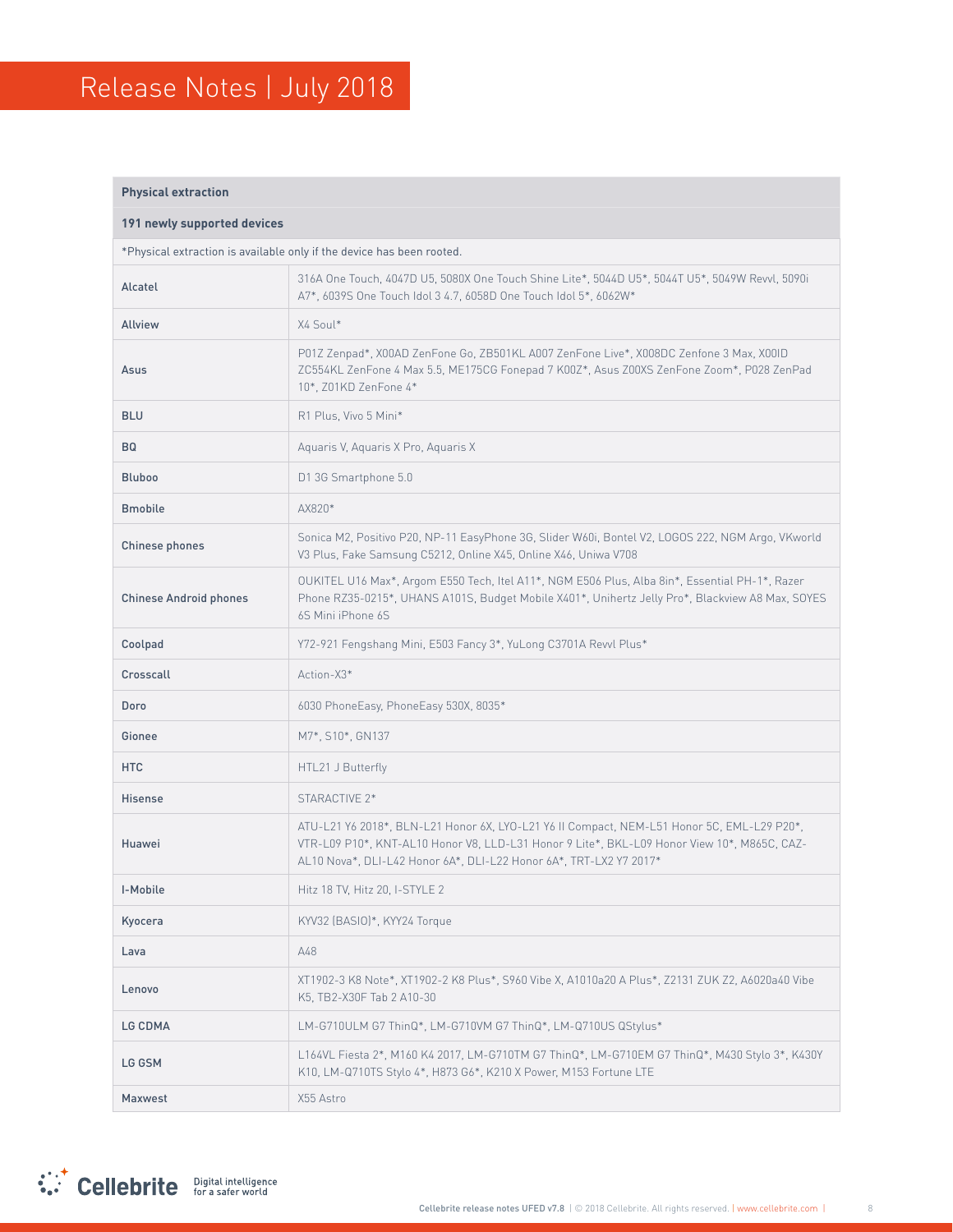| Meizu               | M682Q M3X*, M A5 Meilan, M5s Meilan, MS6 Meilan*, M611A M5, M611Y M5                                                                                                                                                                                                                                                            |
|---------------------|---------------------------------------------------------------------------------------------------------------------------------------------------------------------------------------------------------------------------------------------------------------------------------------------------------------------------------|
| <b>Micromax</b>     | Q412 Canvas Fire 4G Plus, A121 Canvas Elanza 2                                                                                                                                                                                                                                                                                  |
| <b>MobiWire</b>     | STARNAUTE 4*                                                                                                                                                                                                                                                                                                                    |
| Motorola CDMA       | XT1929-4 Moto Z3 Play*, XT1924-7 Moto E5 Plus*                                                                                                                                                                                                                                                                                  |
| Motorola GSM        | XT1723 Moto C Plus, XT1681 Moto G5 Plus*, XT1771 Moto E4 Plus, XT1921-3 Moto E5 Play*                                                                                                                                                                                                                                           |
| <b>NTT Docomo</b>   | SC-01D (GALAXY Tab 10.1 LTE), F-03F(Disney), F-03G (ARROWS Tab)*, F-04F(ARROWS NX)                                                                                                                                                                                                                                              |
| Nokia GSM           | TA-1010, TA-1020 Nokia 3*, TA-1030 3310 (2017)                                                                                                                                                                                                                                                                                  |
| <b>OnePlus</b>      | A3010 3T*, A6000 6*                                                                                                                                                                                                                                                                                                             |
| Oppo                | CPH1609 F3*, CPH1723 F5*, R11s*, R9tm, A37M, A73*, A79*, A79k*, A83*                                                                                                                                                                                                                                                            |
| <b>Samsung CDMA</b> | SM-J737R4 Galaxy J7 Neo*                                                                                                                                                                                                                                                                                                        |
| Samsung GSM         | SM-G160N Galaxy Folder 2*, SM-G1650 Galaxy Folder 2*, SM-J337T J3 Galaxy J3 (2018)*, SM-J326AZ<br>Galaxy Sol 2*, SM-J737A Galaxy J7 2018*, SM-J737T Galaxy J7 Star*, SM-T719 Galaxy Tab S2*, SM-<br>J727P Galaxy J7 Perx*, SM-G950U1 Galaxy S8*, SM-G965N Galaxy S9+*, SM-A520FDS Galaxy A5 2017*,<br>SM-G6100 Galaxy On7 2016* |
| Sharp               | SHL25 Aguos Serie                                                                                                                                                                                                                                                                                                               |
| Smartisan           | U3 Pro*                                                                                                                                                                                                                                                                                                                         |
| <b>SoftBank</b>     | SBM102SH2 Aguos*                                                                                                                                                                                                                                                                                                                |
| Sony (SonyEricsson) | G3121 Xperia XA1*, H8216 Xperia XZ2*                                                                                                                                                                                                                                                                                            |
| <b>TCL</b>          | S950T Idol X                                                                                                                                                                                                                                                                                                                    |
| <b>Tablets</b>      | P01Z Zenpad*, Verizon QTAXIA1*, MTK Alba 8in*, Asus ME175CG Fonepad 7 K00Z*, Asus P028 ZenPad<br>10*, Samsung SC-01D (GALAXY Tab 10.1 LTE), NTT Docomo F-03G (ARROWS Tab)*, Samsung SM-T719<br>Galaxy Tab S2*, Lenovo TB2-X30F Tab 2 A10-30                                                                                     |
| Tecno               | W <sub>2</sub>                                                                                                                                                                                                                                                                                                                  |
| <b>VIVO</b>         | X5Max S, PD1621B Y66i A, Y75A*                                                                                                                                                                                                                                                                                                  |
| Wiko                | Harry*, Jerry 2*, Tommy2*, v3740 Lenny 4 Plus*                                                                                                                                                                                                                                                                                  |
| Xiaomi              | Mi Mix 2*, MDT1 Redmi 5*, Mi 5X*                                                                                                                                                                                                                                                                                                |
| <b>ZTE CDMA</b>     | F555 Aspect                                                                                                                                                                                                                                                                                                                     |
| <b>ZTE GSM</b>      | Z5250A*, NX551J Nubia M2, NX531J Nubia Z11, V0720 Blade A2, Z813 Overture 2, Z5000A*, Z719DL<br>Zmax One, Z723EL                                                                                                                                                                                                                |
| <b>ZTE GSM</b>      | Z5250A, NX551J Nubia M2, NX531J Nubia Z11, V0720 Blade A2, Z813 Overture 2, Z5000A, Z719DL Zmax<br>One, Z723EL                                                                                                                                                                                                                  |

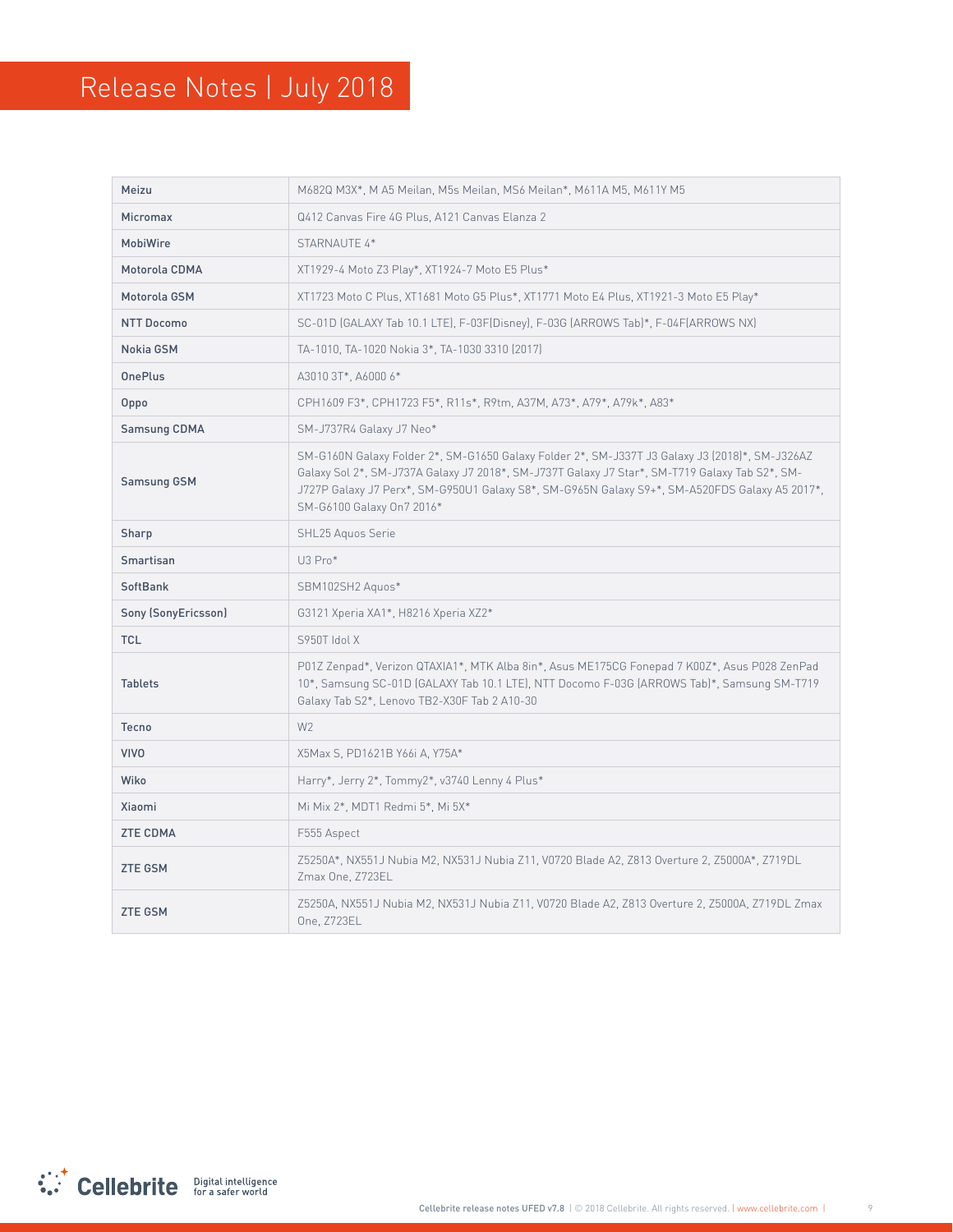| File system extraction while bypassing lock |                                                                                                                                                 |  |
|---------------------------------------------|-------------------------------------------------------------------------------------------------------------------------------------------------|--|
| 7 newly supported devices                   |                                                                                                                                                 |  |
| Samsung GSM                                 | SM-J326AZ Galaxy Sol 2, SM-T719 Galaxy Tab S2, SM-J727P Galaxy J7 Perx, SM-G950U1 Galaxy S8, SM-<br>G965N Galaxy S9+, SM-A520FDS Galaxy A5 2017 |  |
| <b>Tablets</b>                              | Samsung SM-T719 Galaxy Tab S2                                                                                                                   |  |

| <b>File system extraction</b> |                                                                                                                                                                                                                                                       |  |  |
|-------------------------------|-------------------------------------------------------------------------------------------------------------------------------------------------------------------------------------------------------------------------------------------------------|--|--|
| 177 newly supported devices   |                                                                                                                                                                                                                                                       |  |  |
| Alcatel                       | 316A One Touch, 1054X, 4047D U5, 5080X One Touch Shine Lite, 5044D U5, 5044T U5, 5090i A7, 6039S<br>One Touch Idol 3 4.7, 6058D One Touch Idol 5, 6062W, 5056I Optus X Smart                                                                          |  |  |
| <b>Allview</b>                | X4 Soul                                                                                                                                                                                                                                               |  |  |
| Asus                          | P01Z Zenpad, X00AD ZenFone Go, ZB501KL A007 ZenFone Live, X008DC Zenfone 3 Max, X00ID ZC554KL<br>ZenFone 4 Max 5.5, ME175CG Fonepad 7 K00Z, Asus Z00XS ZenFone Zoom, P028 ZenPad 10, Z01KD<br>ZenFone 4                                               |  |  |
| <b>BLU</b>                    | R1 Plus, Vivo 5 Mini                                                                                                                                                                                                                                  |  |  |
| <b>BQ</b>                     | Aguaris V, Aguaris X Pro, Aguaris X                                                                                                                                                                                                                   |  |  |
| <b>Bluboo</b>                 | D1 3G Smartphone 5.0                                                                                                                                                                                                                                  |  |  |
| <b>Bmobile</b>                | AX820                                                                                                                                                                                                                                                 |  |  |
| CAT                           | S40                                                                                                                                                                                                                                                   |  |  |
| Chinese phones                | A13 Discovery, Vkworld V3S, Sonica M2, Positivo P20, Slider S1, NP-11 EasyPhone 3G, Slider W60i,<br>Bontel V2, NGM Argo, VKworld V3 Plus, Online X45, Online X46, Uniwa V708                                                                          |  |  |
| <b>Chinese Android phones</b> | OUKITEL U16 Max, Argom E550 Tech, Itel A11, NGM E506 Plus, Alba 8in, Essential PH-1, Razer Phone<br>RZ35-0215, UHANS A101S, Budget Mobile X401, Unihertz Jelly Pro, Blackview A8 Max, SOYES 6S Mini<br>iPhone 6S                                      |  |  |
| Coolpad                       | YuLong C3701A Revvl Plus                                                                                                                                                                                                                              |  |  |
| Crosscall                     | Action-X3                                                                                                                                                                                                                                             |  |  |
| Doro                          | 6030 PhoneEasy, PhoneEasy 530X, 8035                                                                                                                                                                                                                  |  |  |
| Gionee                        | GN137                                                                                                                                                                                                                                                 |  |  |
| <b>HTC</b>                    | HTL21 J Butterfly                                                                                                                                                                                                                                     |  |  |
| <b>Hisense</b>                | STARACTIVE 2                                                                                                                                                                                                                                          |  |  |
| Huawei                        | ATU-L21 Y6 2018, BLN-L21 Honor 6X, LYO-L21 Y6 II Compact, NEM-L51 Honor 5C, EML-L29 P20,<br>VTR-L09 P10, KNT-AL10 Honor V8, LLD-L31 Honor 9 Lite, BKL-L09 Honor View 10, M865C, CAZ-AL10<br>Nova, DLI-L42 Honor 6A, DLI-L22 Honor 6A, TRT-LX2 Y7 2017 |  |  |
| I-Mobile                      | Hitz 18 TV, Hitz 20, I-STYLE 2                                                                                                                                                                                                                        |  |  |
| Kyocera                       | KYV32 (BASIO), KYY24 Torque                                                                                                                                                                                                                           |  |  |
| Lava                          | A48                                                                                                                                                                                                                                                   |  |  |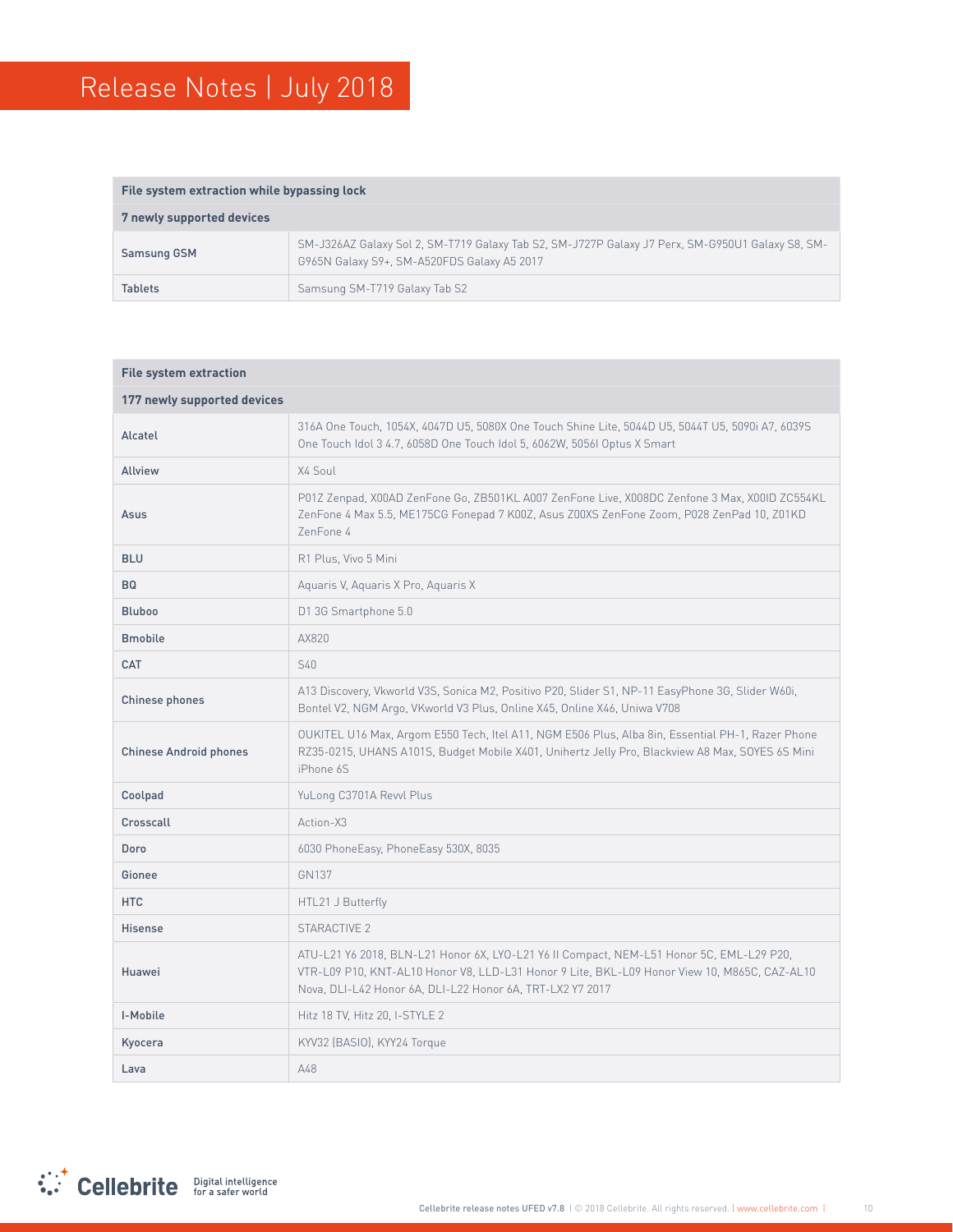| Lenovo              | XT1902-3 K8 Note, XT1902-2 K8 Plus, S960 Vibe X, A1010a20 A Plus, Z2131 ZUK Z2, A6020a40 Vibe K5,<br>TB2-X30F Tab 2 A10-30, A788t                                                                                                                                                                                                      |  |
|---------------------|----------------------------------------------------------------------------------------------------------------------------------------------------------------------------------------------------------------------------------------------------------------------------------------------------------------------------------------|--|
| <b>LG CDMA</b>      | LM-G710ULM G7 ThinQ, LM-G710VM G7 ThinQ, LM-Q710US QStylus                                                                                                                                                                                                                                                                             |  |
| LG GSM              | L164VL Fiesta 2, M160 K4 2017, LM-G710TM G7 ThinQ, LM-G710EM G7 ThinQ, M430 Stylo 3, K430Y K10,<br>LM-Q710TS Stylo 4, H873 G6, K210 X Power, M153 Fortune LTE                                                                                                                                                                          |  |
| Maxwest             | X55 Astro                                                                                                                                                                                                                                                                                                                              |  |
| Meizu               | M682Q M3X, M A5 Meilan, M5s Meilan, MS6 Meilan                                                                                                                                                                                                                                                                                         |  |
| <b>Micromax</b>     | Q412 Canvas Fire 4G Plus, A121 Canvas Elanza 2                                                                                                                                                                                                                                                                                         |  |
| <b>Microsoft</b>    | Lumia 550 (RM-1127)                                                                                                                                                                                                                                                                                                                    |  |
| <b>MobiWire</b>     | STARNAUTE 4                                                                                                                                                                                                                                                                                                                            |  |
| Motorola CDMA       | XT1929-4 Moto Z3 Play, XT1924-7 Moto E5 Plus                                                                                                                                                                                                                                                                                           |  |
| Motorola GSM        | XT1681 Moto G5 Plus, XT1771 Moto E4 Plus, XT1921-3 Moto E5 Play                                                                                                                                                                                                                                                                        |  |
| Nokia GSM           | Fake Nokia E79+                                                                                                                                                                                                                                                                                                                        |  |
| <b>NTT Docomo</b>   | SC-01D [GALAXY Tab 10.1 LTE], F-03F[Disney], F-03G [ARROWS Tab], F-04F[ARROWS NX]                                                                                                                                                                                                                                                      |  |
| Nokia GSM           | TA-1030 3310 [2017]                                                                                                                                                                                                                                                                                                                    |  |
| <b>OnePlus</b>      | A3010 3T, A6000 6                                                                                                                                                                                                                                                                                                                      |  |
| Oppo                | R <sub>11s</sub> , R <sub>9s</sub> Plus                                                                                                                                                                                                                                                                                                |  |
| Polaroid            | A400 Link A4                                                                                                                                                                                                                                                                                                                           |  |
| <b>Samsung CDMA</b> | SM-J737R4 Galaxy J7 Neo                                                                                                                                                                                                                                                                                                                |  |
| Samsung GSM         | SM-G160N Galaxy Folder 2, SM-G1650 Galaxy Folder 2, SM-J337T J3 Galaxy J3 (2018), SM-J326AZ<br>Galaxy Sol 2, SM-J737A Galaxy J7 2018, SM-J737T Galaxy J7 Star, SM-T719 Galaxy Tab S2, SM-J727P<br>Galaxy J7 Perx, SM-G950U1 Galaxy S8, SM-G965N Galaxy S9+, SM-G960W Galaxy S9, SM-A520FDS<br>Galaxy A5 2017, SM-G6100 Galaxy On7 2016 |  |
| Sharp               | SHL25 Aquos Serie                                                                                                                                                                                                                                                                                                                      |  |
| Smartisan           | U3 Pro                                                                                                                                                                                                                                                                                                                                 |  |
| <b>SoftBank</b>     | SBM102SH2 Aquos                                                                                                                                                                                                                                                                                                                        |  |
| Sony (SonyEricsson) | G3121 Xperia XA1, H8216 Xperia XZ2                                                                                                                                                                                                                                                                                                     |  |
| <b>TCL</b>          | S950T Idol X                                                                                                                                                                                                                                                                                                                           |  |
| <b>Tablets</b>      | P01Z Zenpad, Verizon QTAXIA1, MTK Alba 8in, Asus ME175CG Fonepad 7 K00Z, Asus P028 ZenPad 10,<br>Samsung SC-01D (GALAXY Tab 10.1 LTE), NTT Docomo F-03G (ARROWS Tab), Samsung SM-T719 Galaxy<br>Tab S2, Lenovo TB2-X30F Tab 2 A10-30                                                                                                   |  |
| Tecno               | W <sub>2</sub>                                                                                                                                                                                                                                                                                                                         |  |
| <b>VIVO</b>         | X5Max S, PD1621B Y66i A, Y75A                                                                                                                                                                                                                                                                                                          |  |
| Wiko                | Harry, Jerry 2, Tommy2, v3740 Lenny 4 Plus                                                                                                                                                                                                                                                                                             |  |
| Xiaomi              | Mi Mix 2                                                                                                                                                                                                                                                                                                                               |  |
| <b>ZTE CDMA</b>     | F555 Aspect                                                                                                                                                                                                                                                                                                                            |  |
| <b>ZTE GSM</b>      | Z5250A, NX551J Nubia M2, NX531J Nubia Z11, V0720 Blade A2, Z813 Overture 2, Z5000A                                                                                                                                                                                                                                                     |  |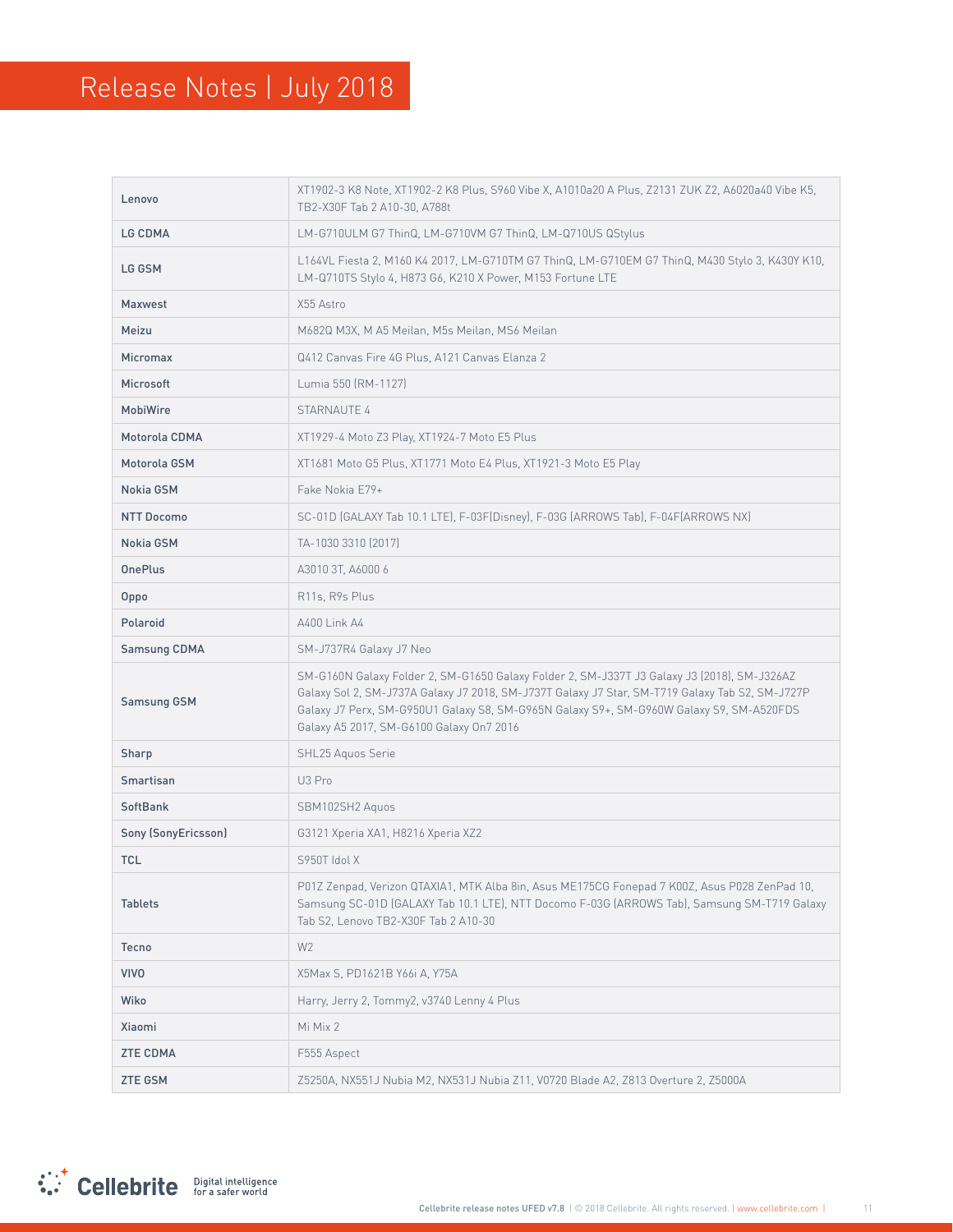| <b>Logical extraction</b>     |                                                                                                                                                                                                                          |  |  |
|-------------------------------|--------------------------------------------------------------------------------------------------------------------------------------------------------------------------------------------------------------------------|--|--|
| 178 newly supported devices   |                                                                                                                                                                                                                          |  |  |
| Alcatel                       | 316A One Touch, 1054X, 4044V Go Flip, 4044T Go Flip, 4047D U5, 5080X One Touch Shine Lite, 5044D U5,<br>5044T U5, 5056I Optus X Smart, 5090i A7, 6058D One Touch Idol 5, 6062W, 6039S One Touch Idol 3 4.7               |  |  |
| <b>Allview</b>                | X4 Soul                                                                                                                                                                                                                  |  |  |
| Asus                          | P01Z Zenpad, P028 ZenPad 10, X00AD ZenFone Go, Z00XS ZenFone Zoom, ZB501KL A007 ZenFone Live,<br>X00ID ZC554KL ZenFone 4 Max 5.5, ME175CG Fonepad 7 K00Z, Z01KD ZenFone 4, X008DC Zenfone 3<br>Max                       |  |  |
| <b>BLU</b>                    | R1 Plus, Vivo 5 Mini                                                                                                                                                                                                     |  |  |
| <b>BQ</b>                     | Aquaris V, Aquaris X Pro, Aquaris X                                                                                                                                                                                      |  |  |
| <b>Bluboo</b>                 | D1 3G Smartphone 5.0                                                                                                                                                                                                     |  |  |
| <b>Bmobile</b>                | AX820                                                                                                                                                                                                                    |  |  |
| Chinese phones                | NGM Argo, Bontel V2, Sonica M2, A13 Discovery, Vkworld V3S, Slider S1, NP-11 EasyPhone 3G, Slider<br>W60i, Positivo P20, VKworld V3 Plus, Online X45, Online X46, Uniwa V708                                             |  |  |
| <b>Chinese Android phones</b> | OUKITEL U16 Max, Argom E550 Tech, Itel A11, NGM E506 Plus, Alba 8in, Essential PH-1, Razer Phone<br>RZ35-0215, Budget Mobile X401, Blackview A8 Max, Unihertz Jelly Pro, UHANS A101S, SOYES 6S Mini<br>iPhone 6S         |  |  |
| Coolpad                       | E503 Fancy 3, YuLong C3701A Revvl Plus,                                                                                                                                                                                  |  |  |
| Crosscall                     | Action-X3                                                                                                                                                                                                                |  |  |
| Doro                          | 6030 PhoneEasy (USB), 6030 PhoneEasy (BT), PhoneEasy 530X (USB), PhoneEasy 530X (BT), 8035                                                                                                                               |  |  |
| Gionee                        | GN137                                                                                                                                                                                                                    |  |  |
| <b>HTC</b>                    | HTL21 J Butterfly                                                                                                                                                                                                        |  |  |
| <b>Hisense</b>                | STARACTIVE 2                                                                                                                                                                                                             |  |  |
| Huawei                        | LLD-L31 Honor 9 Lite, MLA-UL00 G9 Plus, NEM-L51 Honor 5C, BKL-L09 Honor View 10, EML-L29 P20,<br>M865C, ATU-L21 Y6 2018, LYO-L21 Y6 II Compact, BLN-L21 Honor 6X, DLI-L42 Honor 6A, DLI-L22 Honor<br>6A, TRT-LX2 Y7 2017 |  |  |
| I-Mobile                      | Hitz 18 TV, Hitz 20, I-STYLE 2                                                                                                                                                                                           |  |  |
| Kyocera                       | KYY24 Torque                                                                                                                                                                                                             |  |  |
| Lava                          | A48                                                                                                                                                                                                                      |  |  |
| Lenovo                        | XT1902-3 K8 Note, XT1902-2 K8 Plus, S960 Vibe X, S960 Vibe X (Bluetooth), A1010a20 A Plus, Z2131 ZUK<br>Z2, A6020a40 Vibe K5, TB2-X30F Tab 2 A10-30                                                                      |  |  |
| LG CDMA                       | LM-G710ULM G7 ThinQ, LM-G710VM G7 ThinQ, LM-Q710US QStylus                                                                                                                                                               |  |  |
| LG GSM                        | L164VL Fiesta 2, M430 Stylo 3, M160 K4 2017, K210 X Power, LM-G710TM G7 ThinQ, LM-G710EM G7<br>ThinQ, LM-V350AWM, LM-Q710TS Stylo 4, H873 G6, M153 Fortune LTE                                                           |  |  |
| Maxwest                       | X55 Astro                                                                                                                                                                                                                |  |  |
| Meizu                         | M682Q M3X, M A5 Meilan, M5s Meilan, MS6 Meilan                                                                                                                                                                           |  |  |
| Micromax                      | Q412 Canvas Fire 4G Plus, A121 Canvas Elanza 2                                                                                                                                                                           |  |  |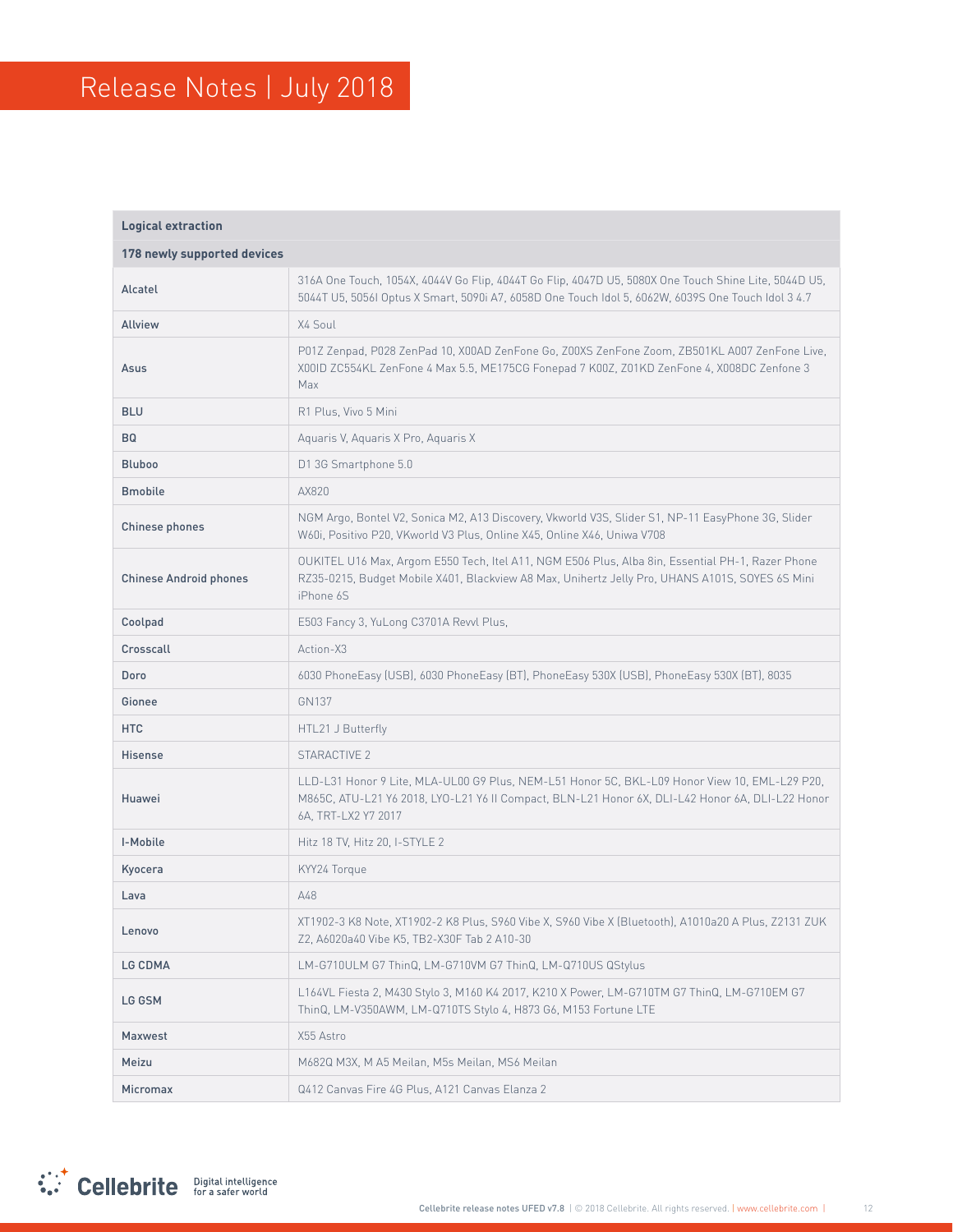| Microsoft           | Lumia 550 (RM-1127) (USB), Lumia 550 (RM-1127) (BT)                                                                                                                                                                                                                                                                                    |  |
|---------------------|----------------------------------------------------------------------------------------------------------------------------------------------------------------------------------------------------------------------------------------------------------------------------------------------------------------------------------------|--|
| <b>MobiWire</b>     | <b>STARNAUTE 4</b>                                                                                                                                                                                                                                                                                                                     |  |
| Motorola CDMA       | XT1929-4 Moto Z3 Play, XT1924-7 Moto E5 Plus                                                                                                                                                                                                                                                                                           |  |
| Motorola GSM        | XT1723 Moto C Plus, XT1681 Moto G5 Plus, XT1771 Moto E4 Plus, XT1921-3 Moto E5 Play                                                                                                                                                                                                                                                    |  |
| Nokia GSM           | TA-1030 3310 [2017]                                                                                                                                                                                                                                                                                                                    |  |
| <b>OnePlus</b>      | A6000 6, A3010 3T                                                                                                                                                                                                                                                                                                                      |  |
| Oppo                | R11s, A83, A59m, A37M                                                                                                                                                                                                                                                                                                                  |  |
| Panasonic           | P-07D Eluga Power                                                                                                                                                                                                                                                                                                                      |  |
| Polaroid            | A400 Link A4                                                                                                                                                                                                                                                                                                                           |  |
| <b>Samsung CDMA</b> | SM-J737R4 Galaxy J7 Neo                                                                                                                                                                                                                                                                                                                |  |
| <b>Samsung GSM</b>  | SM-J326AZ Galaxy Sol 2, SM-J337T J3 Galaxy J3 (2018), SM-G160N Galaxy Folder 2, SM-A520FDS Galaxy<br>A5 2017, SM-J737A Galaxy J7 2018, SM-J737T Galaxy J7 Star, SM-T719 Galaxy Tab S2, SM-J727P Galaxy<br>J7 Perx, SM-G950U1 Galaxy S8, SM-G965N Galaxy S9+, SM-G960W Galaxy S9, SM-G1650 Galaxy Folder<br>2, SM-G6100 Galaxy On7 2016 |  |
| Sharp               | SHL25 Aguos Serie                                                                                                                                                                                                                                                                                                                      |  |
| Smartisan           | U3 Pro                                                                                                                                                                                                                                                                                                                                 |  |
| SoftBank            | SBM102SH2 Aquos                                                                                                                                                                                                                                                                                                                        |  |
| Sony (SonyEricsson) | H8216 Xperia XZ2                                                                                                                                                                                                                                                                                                                       |  |
| <b>TCL</b>          | S950T Idol X                                                                                                                                                                                                                                                                                                                           |  |
| <b>Tablets</b>      | Asus P01Z Zenpad, MTK Alba 8in, Asus ME175CG Fonepad 7 K00Z, Asus P028 ZenPad 10, Samsung SM-<br>T719 Galaxy Tab S2, Lenovo TB2-X30F Tab 2 A10-30                                                                                                                                                                                      |  |
| Tecno               | W <sub>2</sub>                                                                                                                                                                                                                                                                                                                         |  |
| <b>VIVO</b>         | X5Max S, PD1621B Y66i A, Y75A                                                                                                                                                                                                                                                                                                          |  |
| Wiko                | Jerry 2, v3740 Lenny 4 Plus, Harry, Tommy2                                                                                                                                                                                                                                                                                             |  |
| Xiaomi              | Mi Mix 2, MDT1 Redmi 5, Mi 5X                                                                                                                                                                                                                                                                                                          |  |
| <b>ZTE CDMA</b>     | F555 Aspect (USB), F555 Aspect (BT)                                                                                                                                                                                                                                                                                                    |  |
| <b>ZTE GSM</b>      | NX531J Nubia Z11, NX551J Nubia M2, Z5250A, Z813 Overture 2, V0720 Blade A2                                                                                                                                                                                                                                                             |  |